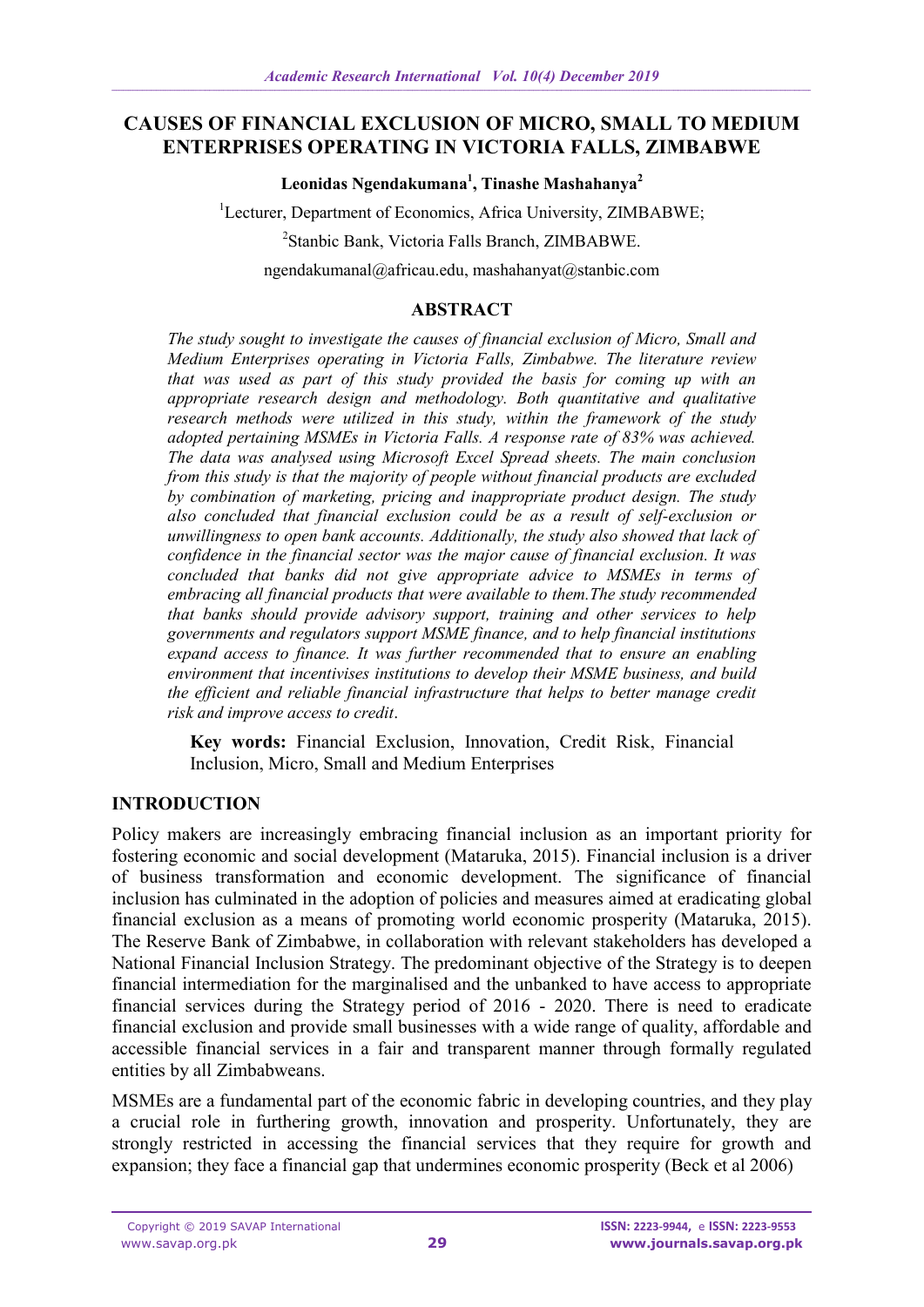For any nation to attain a sustainable economic growth and higher Gross Domestic Product (GDP) per capita more focus should be placed on enhancing growth and development of MSMEs. The ability to perform and growth of the MSME sector however depends on a number of factors such as access to financial products and their potential to invest in technology, innovation and capital. MSMEs are collectively the largest employers in many low-income countries, yet their viability can be threatened by a lack of access to such riskmanagement tools as savings, insurance and credit. Their growth is often stifled by restricted access to finance, equity and payment services.

Studies had shown that MSMEs have been found to have limited access to external finance in both the developing and developed world and to be more constrained in their operation and growth (Galindo &Schiantarelli, 2003). This has resulted in MSMEs failing to achieve their objectives.

# **RESEARCH OBJECTIVES**

- 1. To explore the nature and the level of financial exclusion of MSME in Victoria Falls
- 2. To investigate the experiences of Micro, Small to Medium Enterprises in relation to financial exclusion in Victoria Falls

## **SIGNIFICANCE OF THE STUDY**

The results from this research will help policy makers in the implementation of the National Financial Inclusion Strategy of 2016-2020.The study will also generate empirical data and information beneficial to the Reserve Bank of Zimbabwe in coming up with policies to enhance financial inclusion. The research will also contribute to the future research materials for educational institutions. The study will be a source of reference material for future researchers on other related topics; it can also help other research students with literature on financial exclusion. Furthermore, the research will assist financial institutions such as banks and micro finance institutions to come up with products and services that are tailor made to fit into SME financial needs.

## **LITERATURE REVIEW**

## **The concept of financial Exclusion**

Financial exclusion is viewed as the inability of some individuals to access and use basic financial services. Such services include savings, insurance and loans in a manner that is reasonably convenient, reliable and flexible in terms of access and design. Being financially excluded may be viewed as implying the existence of both price and non-price barriers to use financial services. Financial exclusion can also be voluntary or involuntary and some selfexclusion barriers exist due to cultural distrusts for banks, personal and religious inclinations (Corr, 2006).

Measuring of financial inclusion is difficult to perceive and it is commonly defined in terms of financial exclusion from the scope of financial system of a country or geographical territory. Financial exclusion is broadly interpreted as the inability to provide required financial services in an appropriate way to the needy borrowers or users. The problems involved with the provision of financial services to the needy borrowers or users include factors such as their conditions, difficulty in accessing the service, prices of the financial products and services, self-exclusion due to discouraging experiences or perceptions of individuals or entities and marketing ineffectiveness (Leyshon and Thrift, 1995).

In a broader sense, the word financial exclusion was first referred in the year 1999. At this point of time, the concept of financial exclusion used to mean that category of people who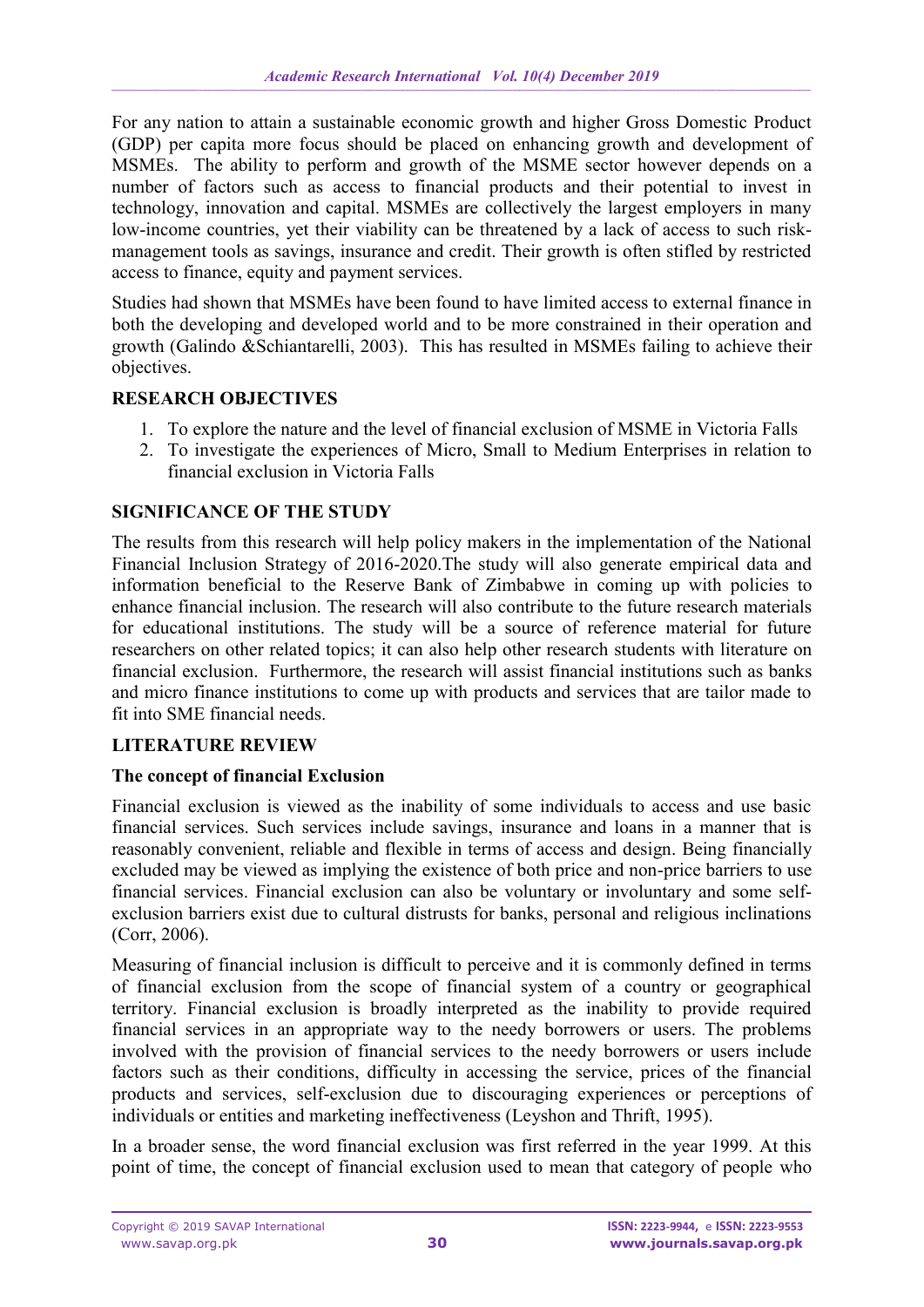have been restricted or constrained to have access to core financial services or products (Kempson and Whyley, 1999).

Kempson et al. (2004) had undertaken very comprehensive analysis of the term financial exclusion in the United Kingdom on his work for the apex monetary institution of the nation, Financial Services Authority (FSA). The argument raised by him was that financial exclusion initially viewed as a geographic subject matter pertaining to branch closures, especially in specific low-income societies without any financial services or with minimum services being made available to them (Leyshon and Thrift 1995).

The definition of financial exclusion was further broadened by the work of Kempson et al. (2010). Financial exclusion also includes denying the poor and disadvantaged social groups from gaining access to the financial system (Leyshon & Thrift 1995). Exclusion may also arise out of assessing the risk and coming up with bespoke products for the poor the marginalized. Exclusion that occurs because of mismatch in the cost of providing service to the customers in relation to the income derived on the same product or service. Selfexclusion: Here people voluntarily believe that they will be denied the access of financial products or services, or customers may take back seat instead of getting themselves involved with banking services offered by the financial institutions.

### **Role of financial institutions in MSME performance**

The financial sector plays a central role in the growth and development of any economy through mobilization and deployment of financial resources. "Finance is the oil for growth in any business. It is indeed the life-blood of the economic system. The financial system is the vessel that carries this life-blood through the economic system. Faulty vessels prevent the life-blood from reaching essential parts of the economic system" (Sowah 2003). Banks therefore plays an important role in financing business activities especially in developing countries. Since efficient management of scarce resources are best facilitated by financial institutions such as banks. This makes the role of banks very vital. Things they do to small and medium scale enterprises among others by making their vast financial resources available for financial and promotes developments. Banks play this important role through mobilizing resources and distributing them to needy SMEs. Sowah (2003) further suggested that bank should be urged to take "reasonable risk" in vetting loan applications from small and medium enterprises, especially for business ventures in new areas and technology.

## **RESEARCH METHODOLOGY**

## **The research design**

The research is a hybrid where both qualitative descriptive and quantitative research design was used. The main purpose of this design is to describe what is prevalent with respect to the issue or problem under study. It enables respondents to give more information freely.

Yin (2003) defines research design as a logical sequence that links empirical data collection to initial research questions and eventually to its conclusions. The research design deals with at least four problems: what questions to study; what data are relevant; what data to collect; and how to analyse the results. Qualitative research design was used because it makes it easy for researcher to gain clearer understanding about the subject under study.

This research design allows issues and subjects covered to be evaluated in depth and in detail. It also allows scope for the direction and framework of research to be revised quickly as soon as fresh information and findings emerge. The data in qualitative research depends on human experience and this is more compelling and powerful than data gathered through quantitative research. Under qualitative research design, data is usually gathered from few individuals or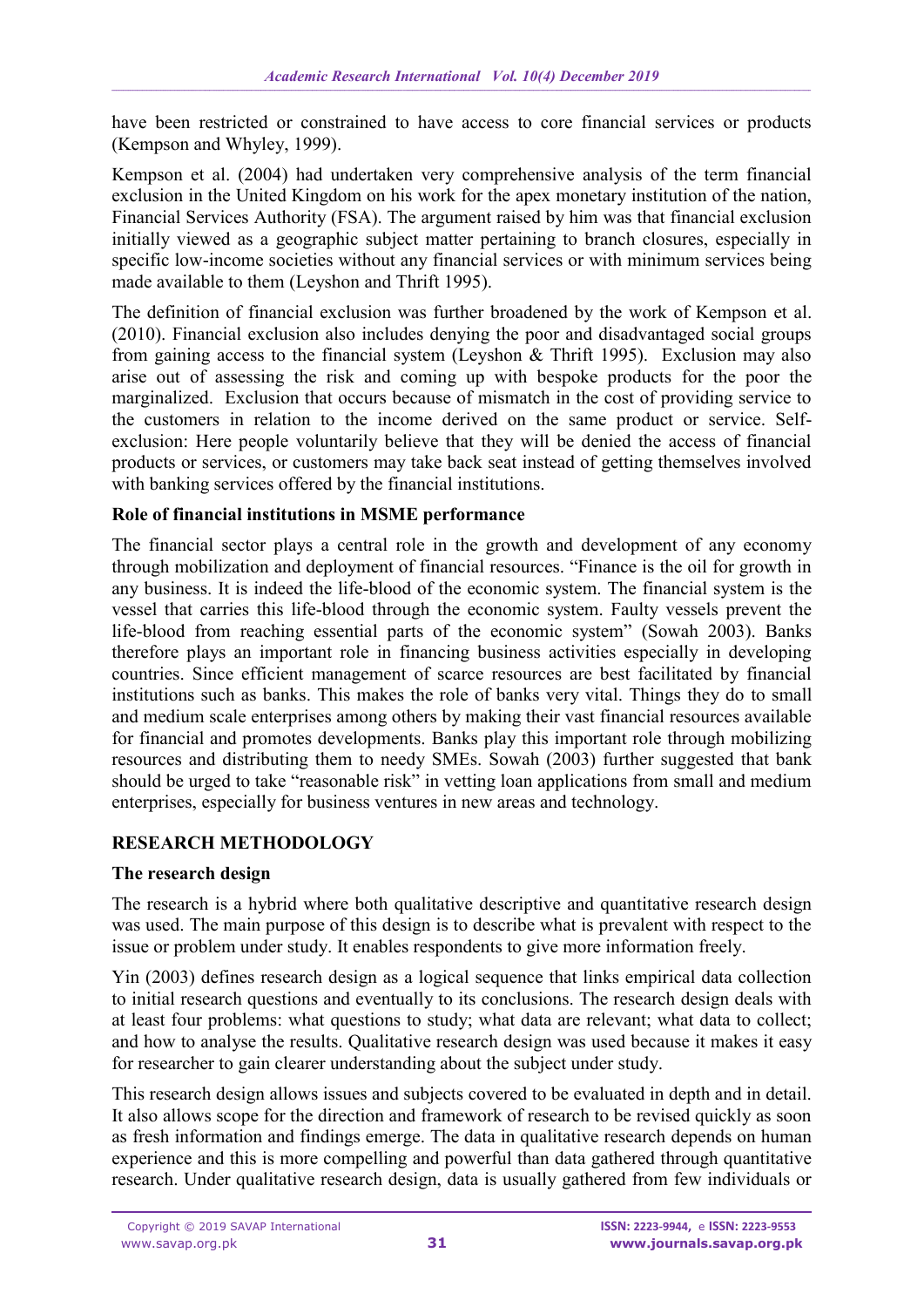cases therefore findings and outcomes cannot be spread to larger populations. However, findings can be transferred to another setting for example findings from MSMEs in Victoria Falls industrial area can be transferred to other areas in Zimbabwe.

#### **Population and sampling procedures**

According to Burns and Grove (1999), a population is defined as all elements (individuals, objects and events) that meet the sample criteria for inclusion in a research. The study population consisted of all MSMEs registered with the Small and Medium Enterprises Association (SMEA) and operating within the Industrial area of Victoria Falls. The SMEA register has got approximately 3000 MSMEs nationwide of which about 110 are located in the Victoria Falls Industrial Area. The research focused on MSMEs operating in Victoria Falls Industrial area which houses 70 MSMEs, hence the population size is 70. For the purpose of this research. Simple random sampling technique was used and a sample size of 50 was considered. The study used interviews as a research instrument and owners of MSMEs were the respondents. In this way, the data collected was reliable because the respondents were well positioned to provide the correct information.

Researchers used a random sampling technique given its advantage of being able to ensure inclusion of sub-groups, which would otherwise be omitted entirely by other sampling methods because of their small number in the population.

#### **DATA PRESENTATION AND ANALYSIS**

#### **The nature and levels of financial exclusion**

| Table 1. Causes of financial exclusion |  |
|----------------------------------------|--|
|----------------------------------------|--|

| <b>Causes of financial exclusion</b>                                                 | Number of<br><b>Responses</b> |
|--------------------------------------------------------------------------------------|-------------------------------|
| People think that opening bank accounts is not important.                            |                               |
| People do not understand the importance of accessing financial products              | 9                             |
| People have no confidence in the financial system.                                   | 35                            |
| Banks are not responsive to financial requirements of MSMEs                          | 29                            |
| It is difficult to access financial loans because banks require collateral           | 50                            |
| There are no sufficient banks and financial institutions in Victoria Falls.          | 2                             |
| There is no sufficient infrastructure to support financial inclusion in the country. | 38                            |
| There are no policies to support financial inclusion in the country                  | 28                            |

 **Source: Computed from questionnaires' responses**

Out of the 50 interviewed MSMEs owners, only 2 think that having a bank account is not important.

18% of respondents think that people do not understand the importance of accessing financial products but the majority appreciates the importance of being financially included. The country has been characterised by a liquidity crisis and this has encouraged people to embrace all transactional products available to them.

70% of respondents think that people shun financial products because they no longer have confidence in the banking sector.

29 out of the 50 respondents feel that MSMEs are financially excluded because banks are not responsive to the needs of Micro, Small and medium enterprises. All the respondents pointed lack of collateral as the main cause of financial exclusion.

The results from MSMEs show that there are sufficient banks in Victoria Falls; hence the number of banks in Victoria Falls cannot be cited as a cause of financial exclusion. There is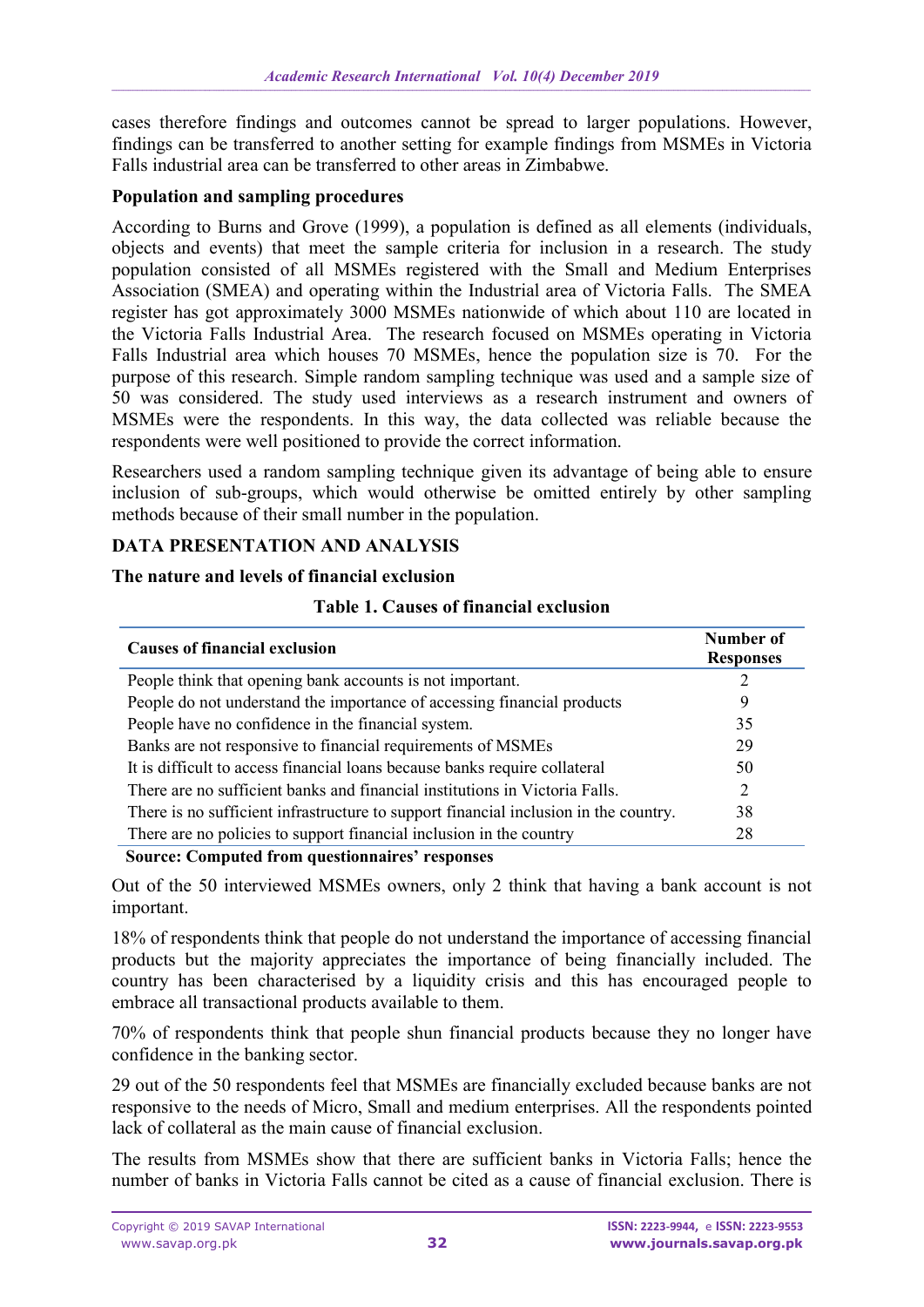good presence of banks in the town because all banks are interested in foreign currency that is generated by the tourism industry in Victoria Falls. 76% and 56% of respondents cited absence of infrastructure and policy respectively as a causes of financial exclusion. Absence of coordinated national policy and strategy on financial inclusion as well as concerns about transaction charges on the various platforms such as POS, mobile money platforms and the fees of maintaining bank accounts are supply and regulatory barriers to financial inclusion.

#### **The experiences of Micro, Small to Medium Enterprises in relation to financial exclusion in Victoria Falls**



**Figure 1. Experiences of MSMEs**

Source: Computed from questionnaires' responses

56 % of respondents do not agree that they get appropriate advice from their bankers because most banks are not giving specialised services MSMEs. 30% agree that they get appropriate advice from their personal bankers.

However, 54% of respondents disagree that banks understand their clients' businesses. 53% of respondents do not agree that banks offer a variety of products for MSMEs. 24 out of the 50 respondents agree that the government and financial institutions prioritise the promotion of MSMEs. Also 50% of the respondents agree that government policies to support MSMEs are clear transparent and understandable.

The results show that the majority on entrepreneurs they do not agree that they get appropriate advise from their bankers. Entrepreneurs expect their bankers to understand their industries and businesses so that they can be able to offer appropriate advises. If a banker does not understand how to register a company or the options that are there in registering a company, it becomes very difficult for them to advise Greenfield businesses appropriately on the available options.

The majority of entrepreneurs feel that their bankers do not understand their businesses. There are no bespoke products for small businesses for instance a small business requiring a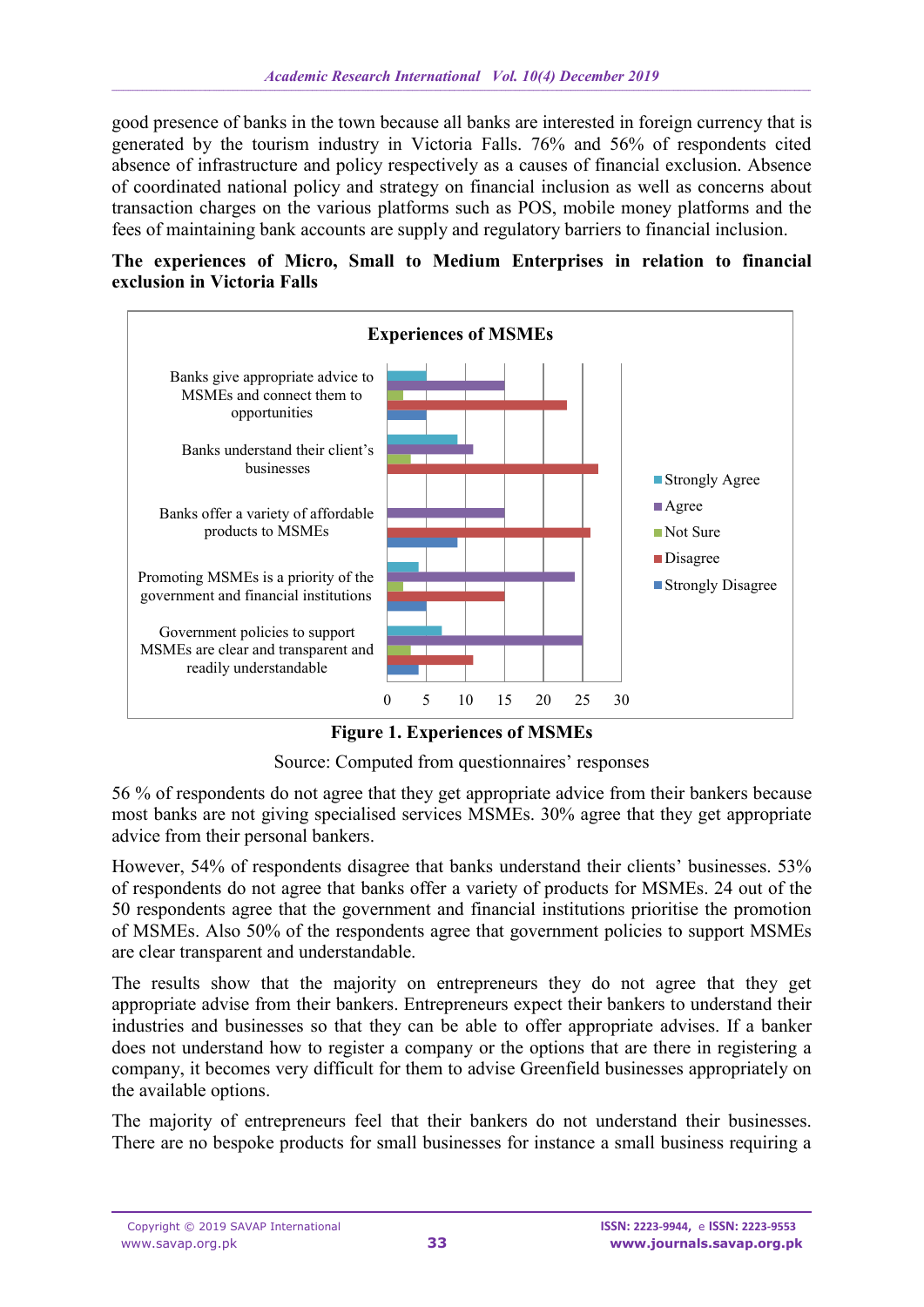small overdraft facility to cater for working capital or to pay for an order will be asked to provide title deeds and wait for bond registrations before they get the funding from banks.

The results also revealed that banks are not coming up with a variety of products and this on its own is form if financial exclusion. MSMEs have got a limited range of products to choose from. This makes prices of products and services very expensive to them and can affect their performance.

People seem to be very optimistic about the policies that are being introduced by the government. The initiative by the government through the Reserve Bank of Zimbabwe to implement the national financial inclusion strategy has encouraged people to embrace financial inclusion.

### **CONCLUSIONS AND RECOMMENDATIONS**

#### **Conclusions**

Results from the data collected and statistical analysis that was done confirmed that the majority of people without financial products are excluded by combination of marketing, pricing and inappropriate product design. Although most have used some financial products, very few have had unlimited access to financial products. A small group, however, have either been refused access to financial products or make a conscious decision not to use them.

From the statistics it was shown that financial exclusion can be as a result of self-exclusion or unwillingness to open bank accounts. Some people think that most banks are often unwilling to extend normal current accounts to people, offering basic bank accounts instead. These accounts offer very basic banking services. They have no credit or overdraft facilities and simply offer a debit card and an account to pay money into and out of, including direct debits. Due to the lack of credit facilities from the banks, their point of view is that these accounts do not make them any money. However the majority of MSMEs in Victoria Falls understand the importance of having a bank account, especially those in tourism. It is impossible to get an operators' licence if you do not have a bank account.

Lack of confidence in the financial sector also proved to be a major cause of financial exclusion. Zimbabweans generally prefer keeping and transacting in hard cash even though there are some alternative payment systems such as point of sale and mobile platforms. It has also been observed that the country has low confidence in the banking system following the loss of savings after the transition to the multi-currency system from hyperinflation.

Some enterprises do not embrace financial inclusion simply because they feel that banks are not dedicated to them and not responsive to their needs. The fact that the banks do not have departments that are adequately resourced to deal with the financial needs of SMEs who are either serviced through the retail banking staff who do not have enough skills to deal with business banking or through banks, makes it difficult for banks to respond to MSMEs.

The descriptive statistics highlighted that the highest number of people who are financially excluded failed to access financial products because banks require collateral. Commercial banks expect collateral security from the loan applicants (for risk), it is however unfortunate that the majority of small business operators lack assets that can be accepted by banks as collateral. To the majority of small business operators, this is as a result of poverty.

It was shown that some people do not appreciate the importance of accessing financial products but the majority understands that to be included in the formal financial system helps people to make day-to-day transactions, including sending and receiving money; Safeguard savings, which can help households manage cash flow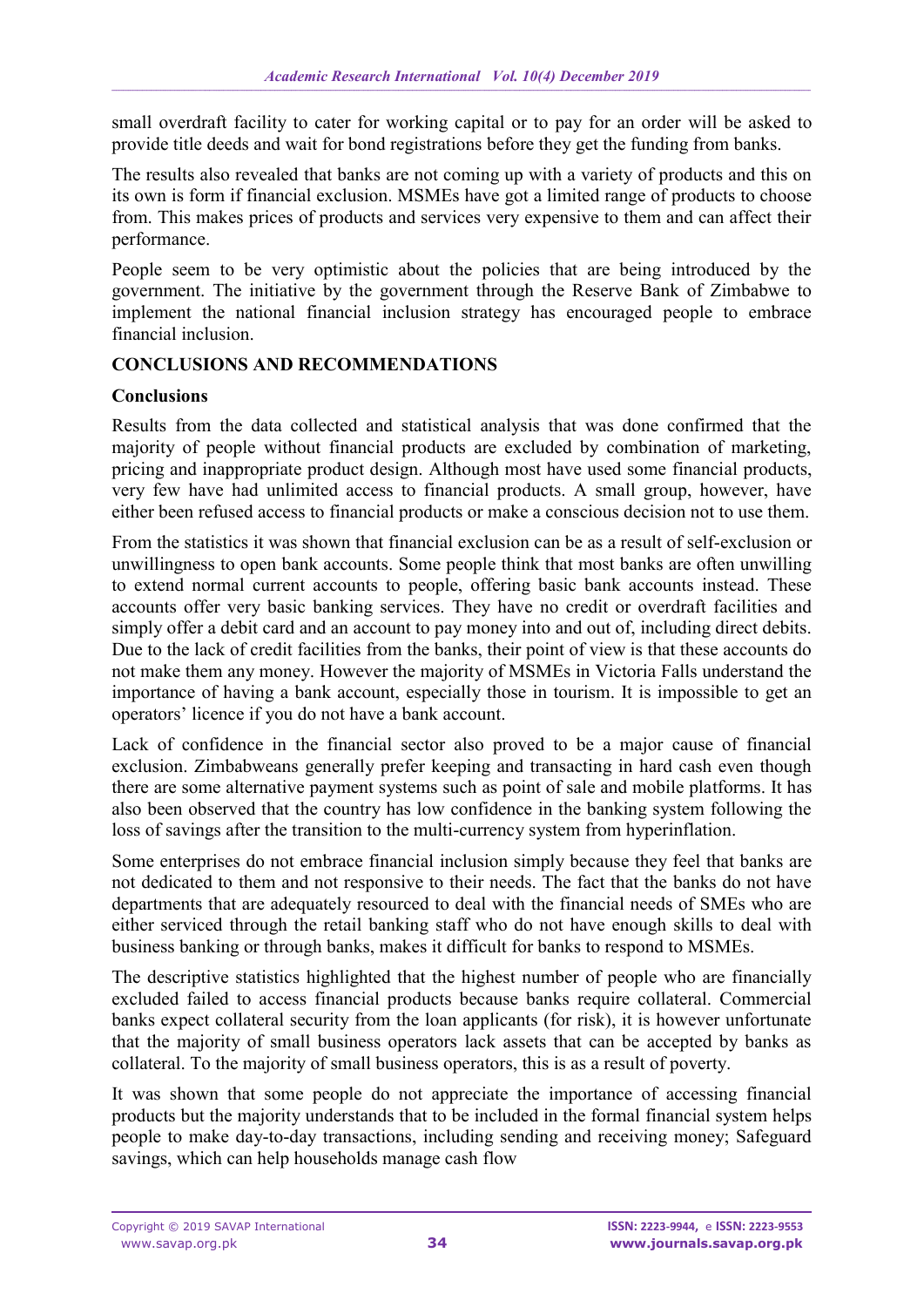spikes, smooth consumption and build working capital; Finance small businesses or microenterprises, helping owners invest in assets and grow their businesses; Plan and pay for recurring expenses, such as school fees; Mitigate shocks and manage expenses related to unexpected events such as medical emergencies, a death in the family, theft, or natural disasters; and Improve their overall welfare. The study also showed that financial exclusion is also a result of insufficient infrastructural developments to support financial inclusion.

The study highlighted that there are inadequate policies to support financial inclusion in the country and people have no confidence in the financial sector. Government is good at drafting documents and making well decorated statements but the reality is that there is nothing of that sort taking place on the ground. Most of the policies and research findings have not helped to boost viability because government does not have effective monitoring mechanisms of the programmes

From the descriptive statistics findings, it can be concluded that banks do not give appropriate advice to MSMEs in terms of embracing all financial products that are available to them. Some banks are manned by dedicated relationship managers and account executives that give advice and connect their customers to opportunities. However, the results show that a lot of banks are yet to adopt that strategy of employing specialist to manage portfolios for enterprise clients. If a banker is not dedicated to a client it becomes very difficult to understand their clients' business and needs. For banks and other financial institutions to come out with bespoke products for their clients, they need to understand their businesses and needs.

Researchers also concluded that banks and financial institutions do not offer a variety of affordable products. Results also show that banks are not coming up with a variety of products which suits every player in business. Financial exclusion refers to the barriers that hinder the effective use of a wide range of quality, affordable and accessible financial services, provided in a fair and transparent manner through formal and regulated entities. Financial exclusion entails that there should be a wide range of products and that people are not limited to certain types of products which are not affordable. The loans are repaid at an interest rate ranging between 13 and 18 percent per annum. Micro financial institutions have often been the most common conduits for borrowing by informal sector players, even though their interest rates are "extortionate". While these also require collateral, this can be in the form of household goods such as refrigerators or even such items as motor vehicles. However, proof of address and identification are required to open these accounts, and this can sometimes be a problem for very vulnerable or low-income people. That's because these individuals sometimes have no fixed address, and the cost of a driving licence or passport for identification is prohibitive.

Some of MSMEs shun products offered by financial institutions because they feel that institutions short change them. For instance, when accessing loans they are not told in detail anything to do with interest rates and this will only come to light when they begin to repay. It was also concluded that financial institutions do not connect MSMEs to opportunities that are at their disposal. A lot of opportunities are presented to larger businesses that they consider profitable. However MSMEs feel that promoting MSMEs is a priority of the government and financial institutions. The government realises that MSMEs contributes a significant portion to the gross domestic product and that the majority of citizens are employed in Micro, Small to Medium enterprises. The fact that the government has come up with a ministry of Small and Medium Enterprises shows that it's a priority for the government to grow this sector.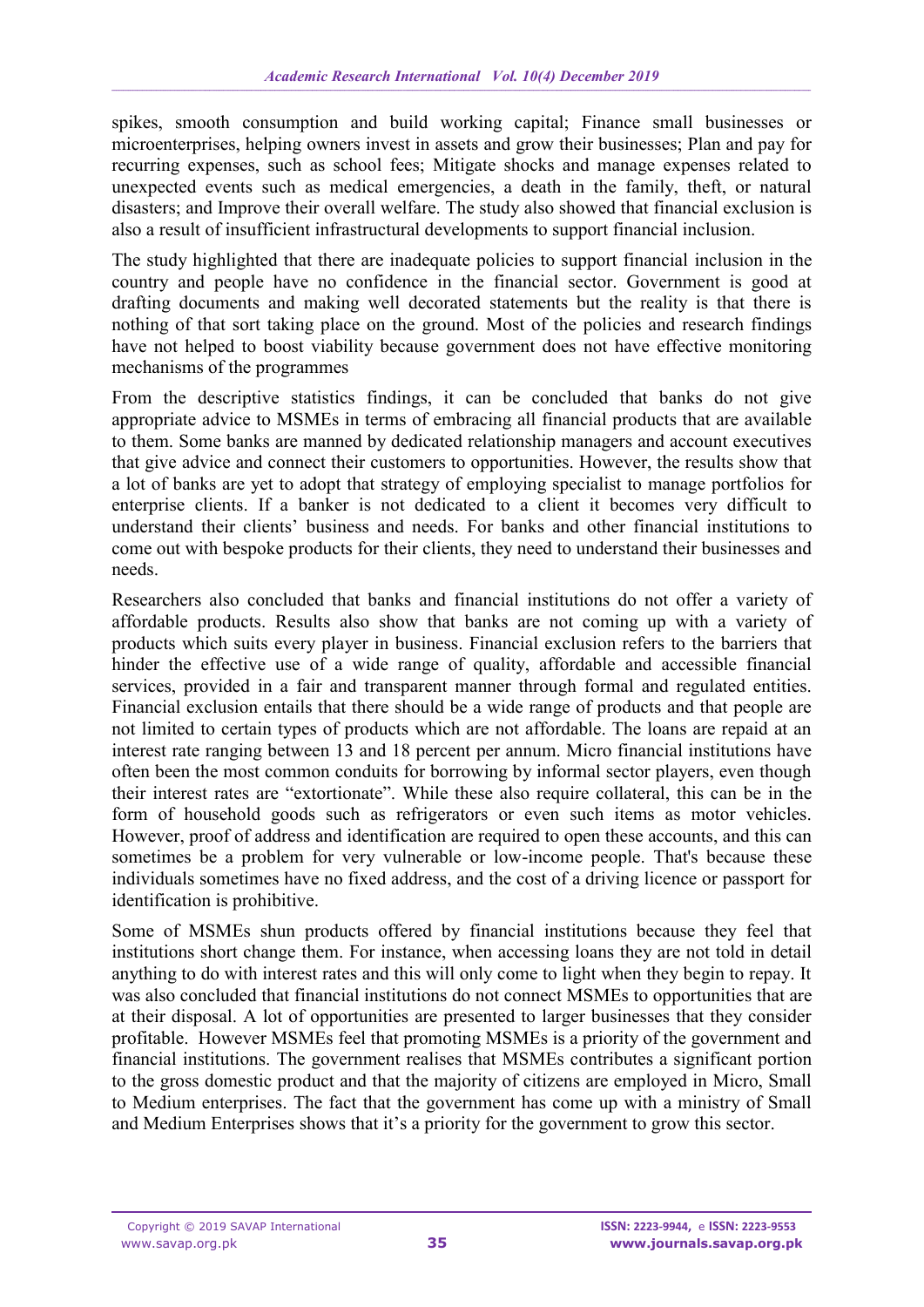### **RECOMMENDATIONS**

The banking sector needs scalable and transformational solutions that incorporate various types of financial services and products and complement financing with capacity building. Examples of high-impact MSME finance initiatives show that such a holistic approach is needed to address bottlenecks across the financing value chain. Technology-based solutions also hold the potential to help accelerate financial inclusion for MSMEs in Victoria Falls and Zimbabwe as whole.

Banks should provide advisory support, training and other services to help governments and regulators support MSME finance, and to help financial institutions expand access to finance. Bank should also develop guidance, principles and toolkits for governments, regulators and the private sector. On the other side banks have come up with specific units and departments for Small to medium enterprises. These specialised units try to grow their customer base in this sector because they have realised that there is potential in Micro, Small to Medium enterprises.